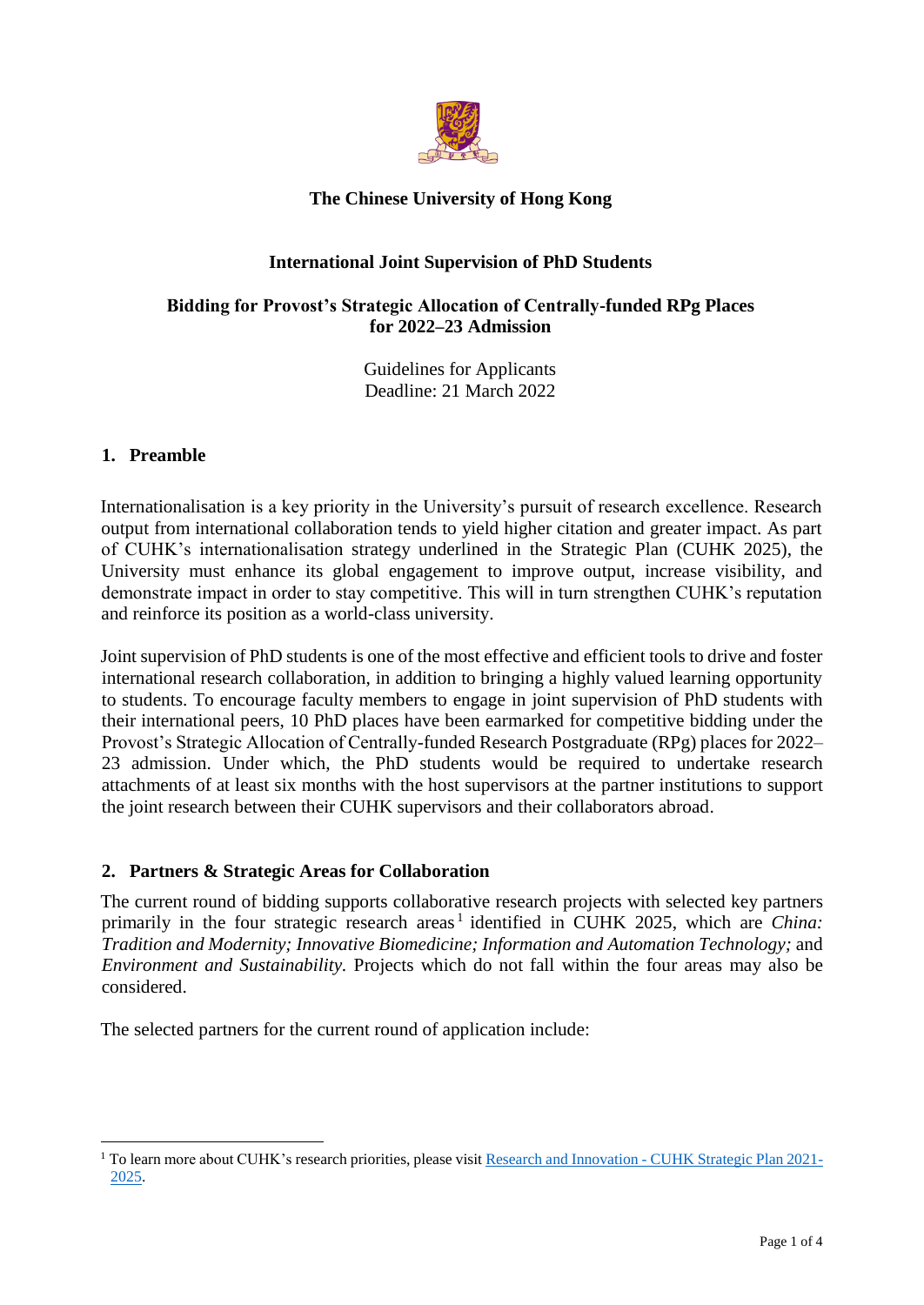- The University of Auckland, New Zealand
- The University of Chicago, USA
- The University of Manchester, UK
- University College London, UK
- University of Toronto, Canada
- Others (with justifications)
- University of California, San Diego, USA
- University of Exeter, UK
- The University of Sydney, Australia
- The University of Queensland, Australia
- Utrecht University, the Netherlands

While the current round of application will focus on the selected partners listed above, strong applications to work with other top-tier institutions<sup>2</sup> will also be considered.

# **3. Eligibility**

Full-time academic staff members from all disciplines who are expected to be assigned by the Graduate Panel as supervisors to provide training to PhD students and guide them through their studies are welcome to apply.

# **4. Application**

4.1 Each applicant shall submit one application only in each call.

- 4.2 Each proposal must include a PI from CUHK and a host collaborator from the partner institution. The proposal should demonstrate how the joint supervision of the PhD student will contribute to the research collaboration between the CUHK PI and the collaborator as well as the impact the collaboration.
- 4.3 An [online application](https://cloud.itsc.cuhk.edu.hk/webform/view.php?id=13646486) form should be completed and submitted together with the following documents:
	- Abbreviated Curriculum Vitae of the PIs with a selected list of publications (max. 2 pages).
	- An endorsement form to be completed by the CUHK heads of departments/units and faculty deans/directors of institutes to confirm their support for the application. To download the form, please click [here.](https://www.oal.cuhk.edu.hk/files/linkage/joint_intl_phd/Joint_RPg_Endorsement-Form_2022-23.docx)

## **5. Selection**

- 5.1 Selection will be made on a competitive basis by a panel chaired by the Pro-Vice-Chancellor (Research). Applications will be assessed according to a number of criteria, including:
	- a) Academic merits, with interdisciplinary collaborative nature
	- b) Relevancy to the Strategic Areas
	- c) Potential contribution to the University's global engagement and research development
	- d) Impact and sustainability of the research collaboration
	- e) Preference to be given to early/mid-career academic staff on substantiable-track contract
- 5.2 Applicants will be notified of the results by 30 April 2022.

 $\overline{a}$ <sup>2</sup> For example, those falling within the top 50 of the QS and Times Higher Education World University Rankings.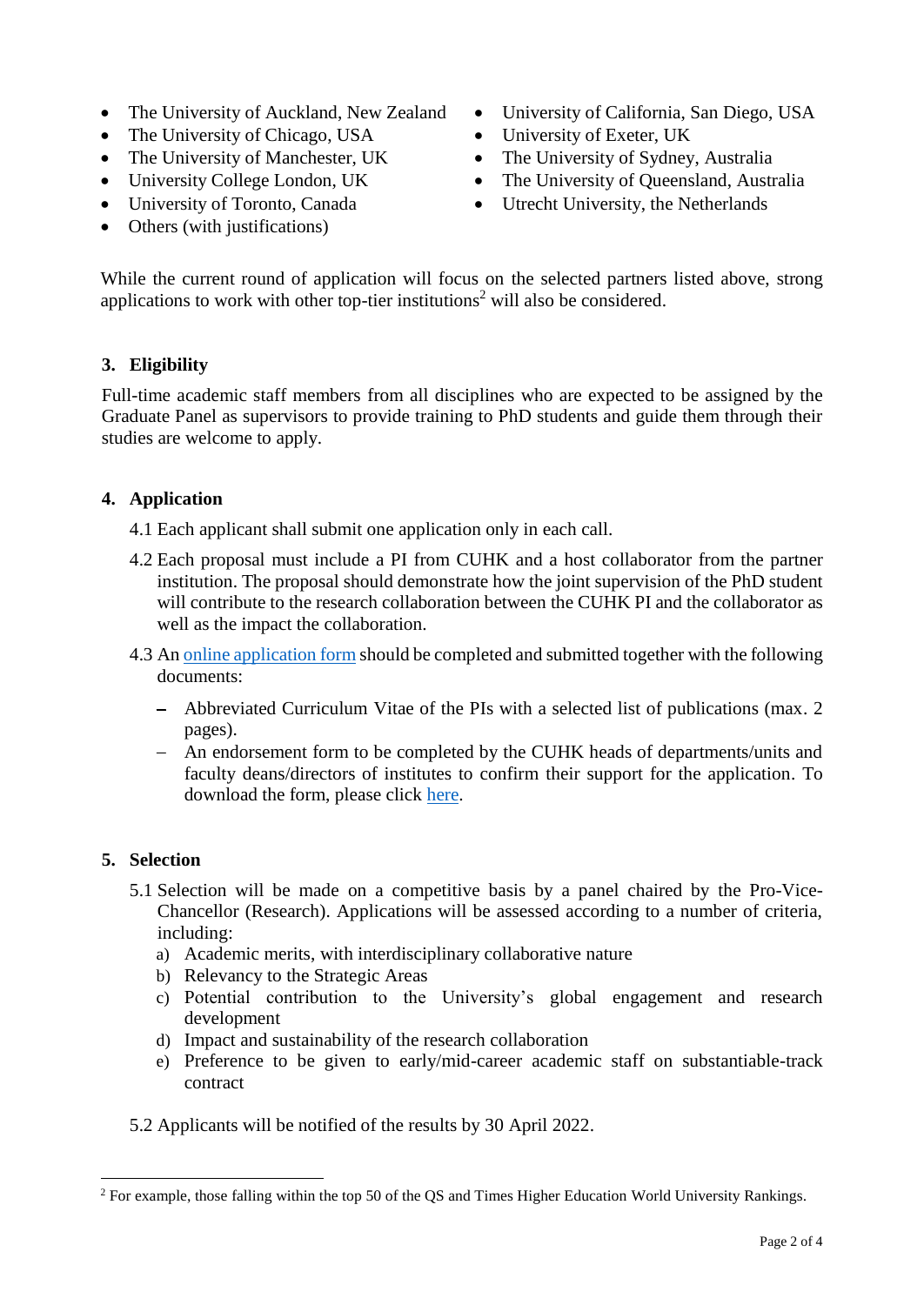#### **6. Joint Supervision of PhD Students**

- 6.1 An undertaking from the CUHK PI and the host collaborator from the partner institution to confirm the joint supervision arrangement will be required if the application is successful.
- 6.2 Participating students are expected to complete all taught courses at CUHK before undertaking research attachments at the partner institutions.
- 6.3 Participating students must be registered full-time PhD students during the research attachment. They are expected to undertake their research attachments during the senior years of their study.
- 6.4 The research attachment shall last for at least six months and prior to the submission of the final thesis.
- 6.5 The costs incurred by the joint supervision, including supervision and other incidental research costs should be absorbed by the funding sources from the Departments or Faculties concerned, the CUHK PIs or the host collaborators.
- 6.6 The CUHK PIs or the host collaborators should be responsible for securing funding to support the travelling and living expenses of the participating students.
- 6.7 Participating students will be responsible for arranging the practicalities of the visit, including but not limited to traveling plans, visa application, accommodation, and health and medical insurance coverage as required.

#### **7. Quota Allocation & Student Admission**

- 7.1 The allocation of RPg places under the scheme aims specifically to support the University's global engagement and produce impactful outcomes by attracting highquality PhD candidates to support international collaboration. Participating students should therefore be actively engaged in the relevant research project. The quota should therefore not be regarded as a supplemental allocation to alleviate shortage of RPg places within Faculties/Divisions.
- 7.2 Once allocation is made, the awarded PIs shall initiate the RPg admission process by submitting offer recommendations and necessary documents to the Graduate School Office by 31 May 2022 for admission of the PhD students in August 2022, and by 3 October 2022 for admission of the PhD students in January 2023. Awardees should inform the Office of Academic Links by 30 September 2022 should the places be not filled.
- 7.3 The RPg places allocated under this scheme are available to full-time PhD students only. No top-up money will be attached to the student places for the Faculties. Postgraduate Studentship (PGS) offered under this scheme will cover the entire normative study period of an eligible student's intended study programme. The PGS is not transferrable and will be withdrawn if the student prematurely leaves the University before completing the programme/during the normative study period. The University will also claw back all vacancies upon the student's departure from the study programme. The other pertinent arrangements for postgraduate student administration will apply.
- 7.4 Recommended candidates to fill up the RPg places are required to go through all the standard application, selection and approval procedures, and satisfy all the admission requirements of the University's mechanism as appropriate.
- 7.5 Participating students shall observe all rules and regulations of CUHK and the [General](https://www.gs.cuhk.edu.hk/download/General_Regulations_Pg.pdf)  [Regulations Governing Postgraduate Studies.](https://www.gs.cuhk.edu.hk/download/General_Regulations_Pg.pdf)